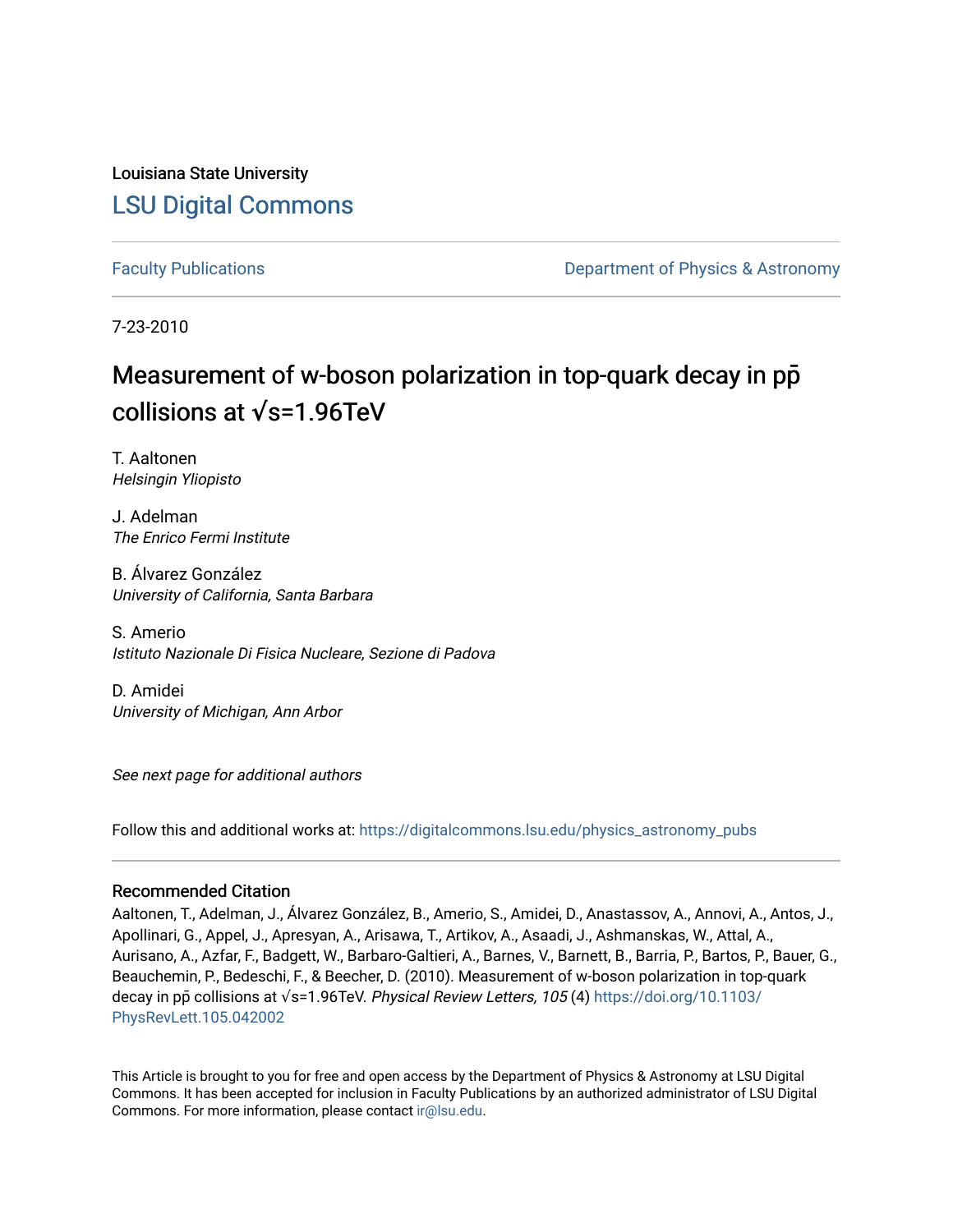### Authors

T. Aaltonen, J. Adelman, B. Álvarez González, S. Amerio, D. Amidei, A. Anastassov, A. Annovi, J. Antos, G. Apollinari, J. Appel, A. Apresyan, T. Arisawa, A. Artikov, J. Asaadi, W. Ashmanskas, A. Attal, A. Aurisano, F. Azfar, W. Badgett, A. Barbaro-Galtieri, V. E. Barnes, B. A. Barnett, P. Barria, P. Bartos, G. Bauer, P. H. Beauchemin, F. Bedeschi, and D. Beecher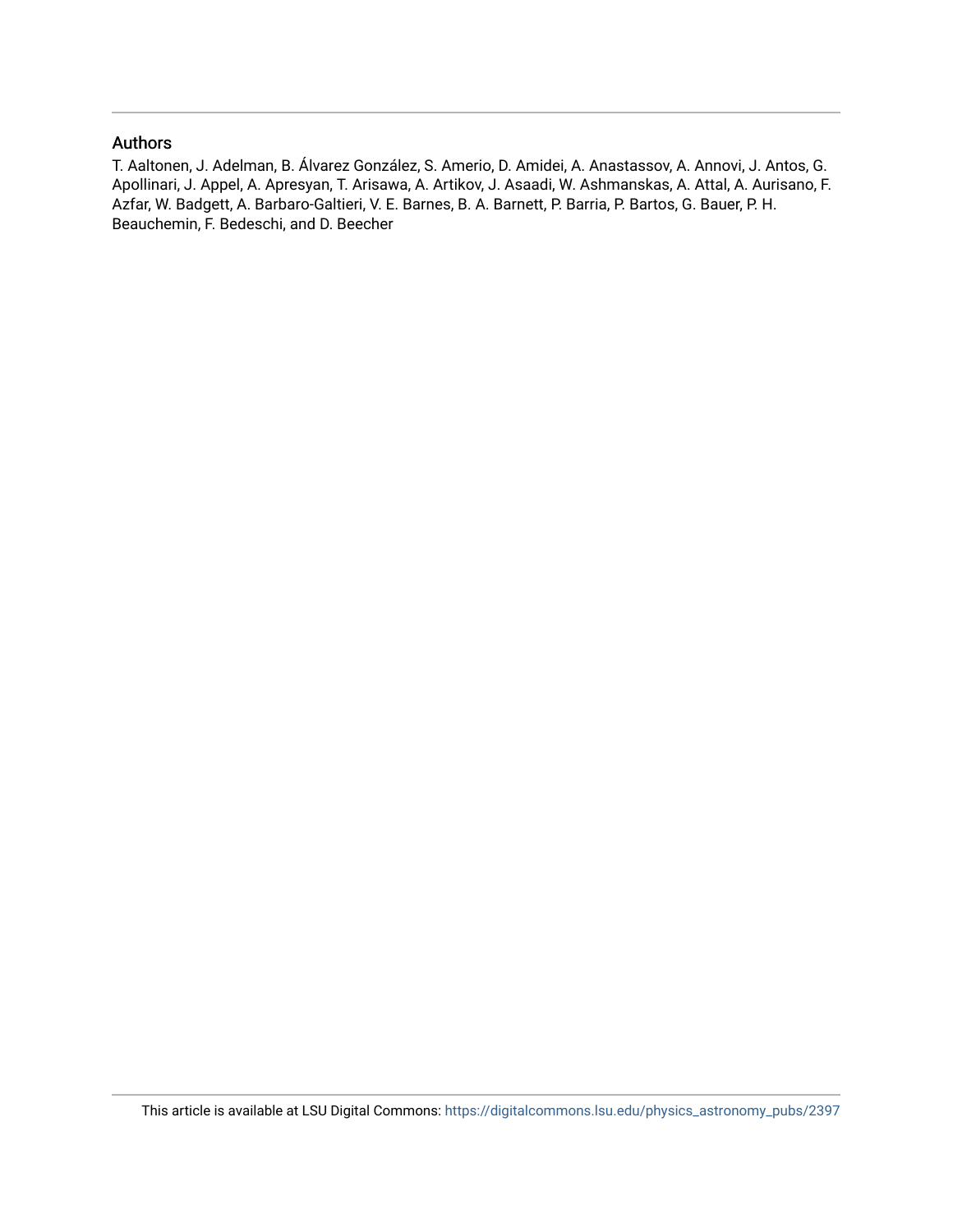

# *Measurement of W-Boson Polarization in Top-Quark Decay in pp[over-bar] Collisions at [sqrt]s=1.96 TeV*

The MIT Faculty has made this article openly available. *[Please](https://libraries.mit.edu/forms/dspace-oa-articles.html) share* how this access benefits you. Your story matters.

| <b>Citation</b>     | CDF Collaboration et al. "Measurement of W-Boson Polarization<br>in Top-Quark Decay in pp[over -bar] Collisions at sqrt[s]=1.96<br>TeV." Physical Review Letters 105.4 (2010): 042002. © 2010 by The<br>American Physical Society. |  |  |
|---------------------|------------------------------------------------------------------------------------------------------------------------------------------------------------------------------------------------------------------------------------|--|--|
| <b>As Published</b> | http://dx.doi.org/10.1103/PhysRevLett.105.042002                                                                                                                                                                                   |  |  |
| <b>Publisher</b>    | <b>American Physical Society</b>                                                                                                                                                                                                   |  |  |
| <b>Version</b>      | Final published version                                                                                                                                                                                                            |  |  |
| <b>Citable link</b> | http://hdl.handle.net/1721.1/60405                                                                                                                                                                                                 |  |  |
| <b>Terms of Use</b> | Article is made available in accordance with the publisher's<br>policy and may be subject to US copyright law. Please refer to the<br>publisher's site for terms of use.                                                           |  |  |



DSpace@MIT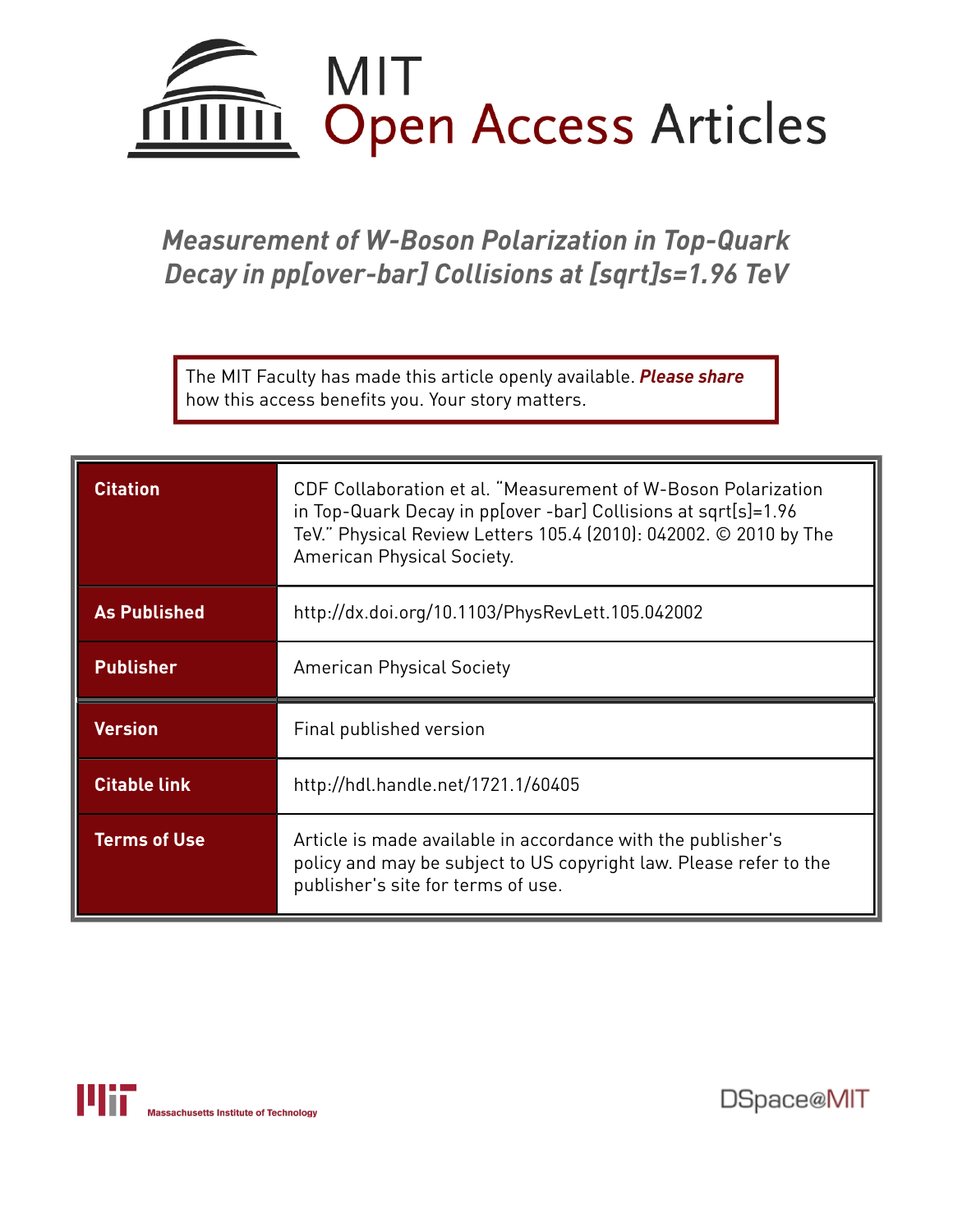# Measurement of W-Boson Polarization in Top-Quark Decay in  $p\,\bar{p}$  Collisions at  $\sqrt{s} = 1.96\;\mathrm{TeV}$

<span id="page-3-18"></span><span id="page-3-17"></span><span id="page-3-16"></span><span id="page-3-15"></span><span id="page-3-14"></span><span id="page-3-13"></span><span id="page-3-12"></span><span id="page-3-11"></span><span id="page-3-10"></span><span id="page-3-9"></span><span id="page-3-8"></span><span id="page-3-7"></span><span id="page-3-6"></span><span id="page-3-5"></span><span id="page-3-4"></span><span id="page-3-3"></span><span id="page-3-2"></span><span id="page-3-1"></span><span id="page-3-0"></span>T. Aaltonen,<sup>25</sup> J. Adelman,<sup>15</sup> B. Álvarez González,<sup>13,[x](#page-9-0)</sup> S. Amerio,<sup>46,45</sup> D. Amidei,<sup>36</sup> A. Anastassov,<sup>40</sup> A. Annovi,<sup>21</sup> J. Antos,<sup>16</sup> G. Apollinari,<sup>19</sup> J. Appel,<sup>19</sup> A. Apresyan,<sup>54</sup> T. Arisawa,<sup>65</sup> A. Artikov,<sup>17</sup> J. Asaadi,<sup>60</sup> W. Ashmanskas,<sup>19</sup> A. Attal,<sup>4</sup> A. Aurisano,<sup>60</sup> F. Azfar,<sup>44</sup> W. Badgett,<sup>19</sup> A. Barbaro-Galtieri,<sup>30</sup> V.E. Barnes,<sup>54</sup> B. A. Barnett,<sup>27</sup> P. Barria,<sup>51,49</sup> P. Bartos, <sup>16</sup> G. Bauer, <sup>34</sup> P.-H. Beauchemin, <sup>35</sup> F. Bedeschi, <sup>49</sup> D. Beecher, <sup>32</sup> S. Behari, <sup>27</sup> G. Bellettini, <sup>50, 49</sup> J. Bellinger, <sup>67</sup> D. Benj[a](#page-9-1)min,<sup>18</sup> A. Beretvas,<sup>19</sup> A. Bhatti,<sup>56</sup> M. Binkley,<sup>19,a</sup> D. Bisello,<sup>46,45</sup> I. Bizjak,<sup>32[,ee](#page-9-2)</sup> R. E. Blair,<sup>2</sup> C. Blocker,<sup>8</sup> B. Blumenfeld,<sup>27</sup> A. Bocci,<sup>18</sup> A. Bodek,<sup>55</sup> V. Boisvert,<sup>55</sup> D. Bortoletto,<sup>54</sup> J. Boudreau,<sup>53</sup> A. Boveia,<sup>12</sup> B. Brau,<sup>12[,b](#page-9-3)</sup> A. Bridgeman,<sup>26</sup> L. Brigliadori,<sup>7,6</sup> C. Bromberg,<sup>37</sup> E. Brubaker,<sup>15</sup> J. Budagov,<sup>17</sup> H. S. Budd,<sup>55</sup> S. Budd,<sup>26</sup> K. Burkett,<sup>19</sup> G. Busetto,<sup>46,45</sup> P. Bussey,<sup>23</sup> A. Bu[z](#page-9-4)atu,<sup>35</sup> K. L. Byrum,<sup>2</sup> S. Cabrera,<sup>18,z</sup> C. Calancha,<sup>33</sup> S. Camarda,<sup>4</sup> M. Campanelli,<sup>32</sup> M. Campbell,<sup>36</sup> F. Canelli,<sup>15,19</sup> A. Canepa,<sup>48</sup> B. Carls,<sup>26</sup> D. Carlsmith,<sup>67</sup> R. Car[o](#page-9-5)si,<sup>49</sup> S. Carrillo,<sup>20,0</sup> S. Carron,<sup>19</sup> B. Casal,<sup>13</sup> M. Casarsa,<sup>19</sup> A. Castro,<sup>7,6</sup> P. Catastini,<sup>51,49</sup> D. Cauz,<sup>61</sup> V. Cavaliere,<sup>51,49</sup> M. Cavalli-Sforza,<sup>4</sup> A. Cerri,<sup>30</sup> L. Ce[r](#page-9-6)rito,<sup>32,r</sup> S. H. Chang,<sup>29</sup> Y. C. Chen,<sup>1</sup> M. Chertok,<sup>9</sup> G. Chiarelli,<sup>49</sup> G. Chlachidze,<sup>19</sup> F. Chlebana,<sup>19</sup> K. Cho,<sup>29</sup> D. Chokheli,<sup>17</sup> J. P. Chou,<sup>24</sup> K. Chung,<sup>19[,p](#page-9-7)</sup> W. H. Chung,<sup>67</sup> Y. S. Chung,<sup>55</sup> T. Chwalek,<sup>28</sup> C. I. Ciobanu,<sup>47</sup> M. A. Ciocci,<sup>51,49</sup> A. Clark,<sup>22</sup> D. Clark,<sup>8</sup> G. Compostella,<sup>45</sup> M. E. Convery,<sup>19</sup> J. Conway,<sup>9</sup> M. Corbo,<sup>47</sup> M. Cordelli,<sup>21</sup> C. A. Cox,<sup>9</sup> D. J. Cox,<sup>9</sup> F. Crescioli,<sup>50,49</sup> C. Cuenca Almenar,<sup>68</sup> J. Cuevas,<sup>13[,x](#page-9-0)</sup> R. Culbertson,<sup>19</sup> J.C. Cully,<sup>36</sup> D. Dagenhart,<sup>19</sup> N. d'Ascenzo,<sup>47[,w](#page-9-8)</sup> M. Datta,<sup>19</sup> T. Davies,<sup>23</sup> P. de Barbaro,<sup>55</sup> S. De Cecco,<sup>57</sup> A. Deisher,<sup>30</sup> G. De Lorenzo,<sup>4</sup> M. Dell'Orso,<sup>50,49</sup> C. Deluca,<sup>4</sup> L. Demortier,<sup>56</sup> J. Deng,<sup>18[,g](#page-9-9)</sup> M. Deninno,<sup>6</sup> M. d'Errico,<sup>46,45</sup> A. Di Canto,<sup>50,49</sup> B. Di Ruzza,<sup>49</sup> J. R. Dittmann,<sup>5</sup> M. D'Onofrio,<sup>4</sup> S. Donati,<sup>50,49</sup> P. Dong,<sup>19</sup> T. Dorigo,<sup>45</sup> S. Dube,<sup>59</sup> K. Ebina,<sup>65</sup> A. Elagin,<sup>60</sup> R. Erbacher,<sup>9</sup> D. Errede,<sup>26</sup> S. Errede,<sup>26</sup> N. Ershaidat,<sup>47[,dd](#page-9-10)</sup> R. Eusebi,<sup>60</sup> H. C. Fang,<sup>30</sup> S. Farrington,<sup>44</sup> W. T. Fedorko,<sup>15</sup> R. G. Feild,<sup>68</sup> M. Feindt,<sup>28</sup> J. P. Fernandez,<sup>33</sup> C. Ferrazza,<sup>52,49</sup> R. Field,<sup>20</sup> G. Flanagan,<sup>54,[t](#page-9-11)</sup> R. Forrest,<sup>9</sup> M. J. Frank,<sup>5</sup> M. Franklin,<sup>24</sup> J. C. Freeman,<sup>19</sup> I. Furic,<sup>20</sup> M. Gallinaro,<sup>56</sup> J. Galyardt,<sup>14</sup> F. Garberson,<sup>12</sup> J. E. Garcia,<sup>22</sup> A. F. Garfinkel,<sup>54</sup> P. Garosi,<sup>51,49</sup> H. Gerberich,<sup>26</sup> D. Gerdes,<sup>36</sup> A. Gessler,<sup>28</sup> S. Giagu,<sup>62,61</sup> V. Giakoumopoulou,<sup>3</sup> P. Giannetti,<sup>49</sup> K. Gibson,<sup>53</sup> J. L. Gimmell,<sup>55</sup> C. M. Ginsburg, <sup>19</sup> N. Giokaris, <sup>3</sup> M. Giordani, <sup>62,61</sup> P. Giromini, <sup>21</sup> M. Giunta, <sup>49</sup> G. Giurgiu, <sup>27</sup> V. Glagolev, <sup>17</sup> D. Glenzinski, <sup>19</sup> M. Gold,<sup>39</sup> N. Goldschmidt,<sup>20</sup> A. Golossanov,<sup>19</sup> G. Gomez,<sup>13</sup> G. Gomez-Ceballos,<sup>34</sup> M. Goncharov,<sup>34</sup> O. González,<sup>33</sup> I. Gorelov,<sup>39</sup> A. T. Goshaw,<sup>18</sup> K. Goulianos,<sup>56</sup> A. Gresele,<sup>46,45</sup> S. Grinstein,<sup>4</sup> C. Grosso-Pilcher,<sup>15</sup> R. C. Group,<sup>19</sup> U. Grundler,<sup>26</sup> J. Guimaraes da Costa,<sup>24</sup> Z. Gunay-Unalan,<sup>37</sup> C. Haber,<sup>30</sup> S.R. Hahn,<sup>19</sup> E. Halkiadakis,<sup>59</sup> B.-Y. Han,<sup>55</sup> J. Y. Han,<sup>55</sup> F. Happacher,<sup>21</sup> K. Hara,<sup>63</sup> D. Hare,<sup>59</sup> M. Hare,<sup>64</sup> R. F. Harr,<sup>66</sup> M. Hartz,<sup>53</sup> K. Hatakeyama,<sup>5</sup> C. Hays,<sup>44</sup> M. Heck,<sup>28</sup> J. Heinrich,<sup>48</sup> M. Herndon,<sup>67</sup> J. Heuser,<sup>28</sup> S. Hewamanage,<sup>5</sup> D. Hidas,<sup>59</sup> C. S. Hill,<sup>12[,d](#page-9-12)</sup> D. Hirschbuehl,<sup>28</sup> A. Hocker,<sup>19</sup> S. Hou,<sup>1</sup> M. Houlden,<sup>31</sup> S.-C. Hsu,<sup>30</sup> R. E. Hughes,<sup>41</sup> M. Hurwitz,<sup>15</sup> U. Husemann,<sup>68</sup> M. Hussein,<sup>37</sup> J. Huston,<sup>37</sup> J. Incandela,<sup>12</sup> G. Introzzi,<sup>49</sup> M. Iori,<sup>58,57</sup> A. Ivanov,<sup>9,[q](#page-9-13)</sup> E. James,<sup>19</sup> D. Jang,<sup>14</sup> B. Jayatilaka,<sup>18</sup> E. J. Jeon,<sup>29</sup> M. K. Jha,<sup>6</sup> S. Jindariani,<sup>19</sup> W. Johnson,<sup>9</sup> M. Jones,<sup>54</sup> K. K. Joo,<sup>29</sup> S. Y. Jun,<sup>14</sup> J. E. Jung,<sup>29</sup> T. R. Junk,<sup>19</sup> T. Kamon,<sup>60</sup> D. Kar,<sup>20</sup> P. E. Karchin,<sup>66</sup> Y. Kato,<sup>43[,n](#page-9-14)</sup> R. Kephart,<sup>19</sup> W. Ketchum,<sup>15</sup> J. Keung,<sup>48</sup> V. Khotilovich,<sup>60</sup> B. Kilminster,<sup>19</sup> D. H. Kim,<sup>29</sup> H. S. Kim,<sup>29</sup> H. W. Kim,<sup>29</sup> J. E. Kim,<sup>29</sup> M. J. Kim,<sup>21</sup> S. B. Kim,<sup>29</sup> S. H. Kim,<sup>63</sup> Y. K. Kim,<sup>15</sup> N. Kimura,<sup>65</sup> L. Kirsch,<sup>8</sup> S. Klimenko,<sup>20</sup> K. Kondo,<sup>65</sup> D. J. Kong,<sup>29</sup> J. Konigsberg,<sup>20</sup> A. Korytov,<sup>20</sup> A. V. Kotwal,<sup>18</sup> M. Kreps,<sup>28</sup> J. Kroll,<sup>48</sup> D. Krop,<sup>15</sup> N. Krumnack,<sup>5</sup> M. Kruse,<sup>18</sup> V. Krutelyov,<sup>12</sup> T. Kuhr,<sup>28</sup> N. P. Kulkarni,<sup>66</sup> M. Kurata,<sup>63</sup> S. Kwang,<sup>15</sup> A. T. Laasanen,<sup>54</sup> S. Lami,<sup>49</sup> S. Lammel,<sup>19</sup> M. Lancaster,<sup>32</sup> R. L. Lander,<sup>9</sup> K. Lannon,<sup>41[,v](#page-9-15)</sup> A. Lath,<sup>59</sup> G. Latino,<sup>51,49</sup> I. Lazzizzera,<sup>46,45</sup> T. LeCompte,<sup>2</sup> E. Lee,<sup>60</sup> H. S. Lee,<sup>15</sup> J. S. Lee,<sup>29</sup> S. W. Lee,<sup>60[,y](#page-9-16)</sup> S. Leone,<sup>49</sup> J. D. Lewis,<sup>19</sup> C.-J. Lin,<sup>30</sup> J. Linacre,<sup>44</sup> M. Lindgren,<sup>19</sup> E. Lipeles,<sup>48</sup> A. Lister,<sup>22</sup> D. O. Litvintsev,<sup>19</sup> C. Liu,<sup>53</sup> T. Liu,<sup>19</sup> N. S. Lockyer,<sup>48</sup> A. Loginov,<sup>68</sup> L. Lovas, <sup>16</sup> D. Lucchesi, <sup>46,45</sup> J. Lueck, <sup>28</sup> P. Lujan, <sup>30</sup> P. Lukens, <sup>19</sup> G. Lungu, <sup>56</sup> J. Lys, <sup>30</sup> R. Lysak, <sup>16</sup> D. MacQueen, <sup>35</sup> R. Madrak, <sup>19</sup> K. Maeshima, <sup>19</sup> K. Makhoul, <sup>34</sup> P. Maksimovic, <sup>27</sup> S. Malde, <sup>44</sup> S. Malik, <sup>32</sup> G. Manca, <sup>31, f</sup> A. Manousakis-Katsikakis,<sup>3</sup> F. Margaro[l](#page-9-18)i,<sup>54</sup> C. Marino,<sup>28</sup> C. P. Marino,<sup>26</sup> A. Martin,<sup>68</sup> V. Martin,<sup>23,1</sup> M. Martínez,<sup>4</sup> R. Martínez-Ballarín,<sup>33</sup> P. Mastrandrea,<sup>57</sup> M. Mathis,<sup>27</sup> M. E. Mattson,<sup>66</sup> P. Mazzanti,<sup>6</sup> K. S. McFarland,<sup>55</sup> P. McIntyre,<sup>60</sup> R. McNulty,  $31,k$  $31,k$  A. Mehta,  $31$  P. Mehtala,  $25$  A. Menzione,  $49$  C. Mesropian,  $56$  T. Miao,  $19$  D. Mietlicki,  $36$  N. Miladinovic,  $8$ R. Miller,<sup>37</sup> C. Mills,<sup>24</sup> M. Milnik,<sup>28</sup> A. Mitra,<sup>1</sup> G. Mitselmakher,<sup>20</sup> H. Miyake,<sup>63</sup> S. Moed,<sup>24</sup> N. Moggi,<sup>6</sup> M. N. Mondragon,<sup>19[,o](#page-9-5)</sup> C. S. Moon,<sup>29</sup> R. Moore,<sup>19</sup> M. J. Morello,<sup>49</sup> J. Morlock,<sup>28</sup> P. Movilla Fernandez,<sup>19</sup> J. Mülmenstädt,<sup>30</sup> A. Mukherjee,<sup>19</sup> Th. Muller,<sup>28</sup> P. Murat,<sup>19</sup> M. Mussini,<sup>7,6</sup> J. Nachtman,<sup>19[,p](#page-9-7)</sup> Y. Nagai,<sup>63</sup> J. Naganoma,<sup>63</sup> K. Nakamura,<sup>63</sup> I. Nakano,<sup>42</sup> A. Napier,<sup>64</sup> J. Nett,<sup>67</sup> C. Neu,<sup>48[,bb](#page-9-20)</sup> M. S. Neubauer,<sup>26</sup> S. Neubauer,<sup>28</sup> J. Nielsen,<sup>30,[h](#page-9-21)</sup> L. Nodulman,<sup>2</sup> M. Norman,<sup>11</sup> O. Norniella,<sup>26</sup> E. Nurse,<sup>32</sup> L. Oakes,<sup>44</sup> S. H. Oh,<sup>18</sup> Y. D. Oh,<sup>29</sup> I. Oksuzian,<sup>20</sup> T. Okusawa,<sup>43</sup> R. Orava,<sup>25</sup> K. Osterberg,<sup>25</sup> S. Pagan Griso,<sup>46,45</sup> C. Pagliarone,<sup>61</sup> E. Palencia,<sup>19</sup> V. Papadimitriou,<sup>19</sup> A. Papaikonomou,<sup>28</sup>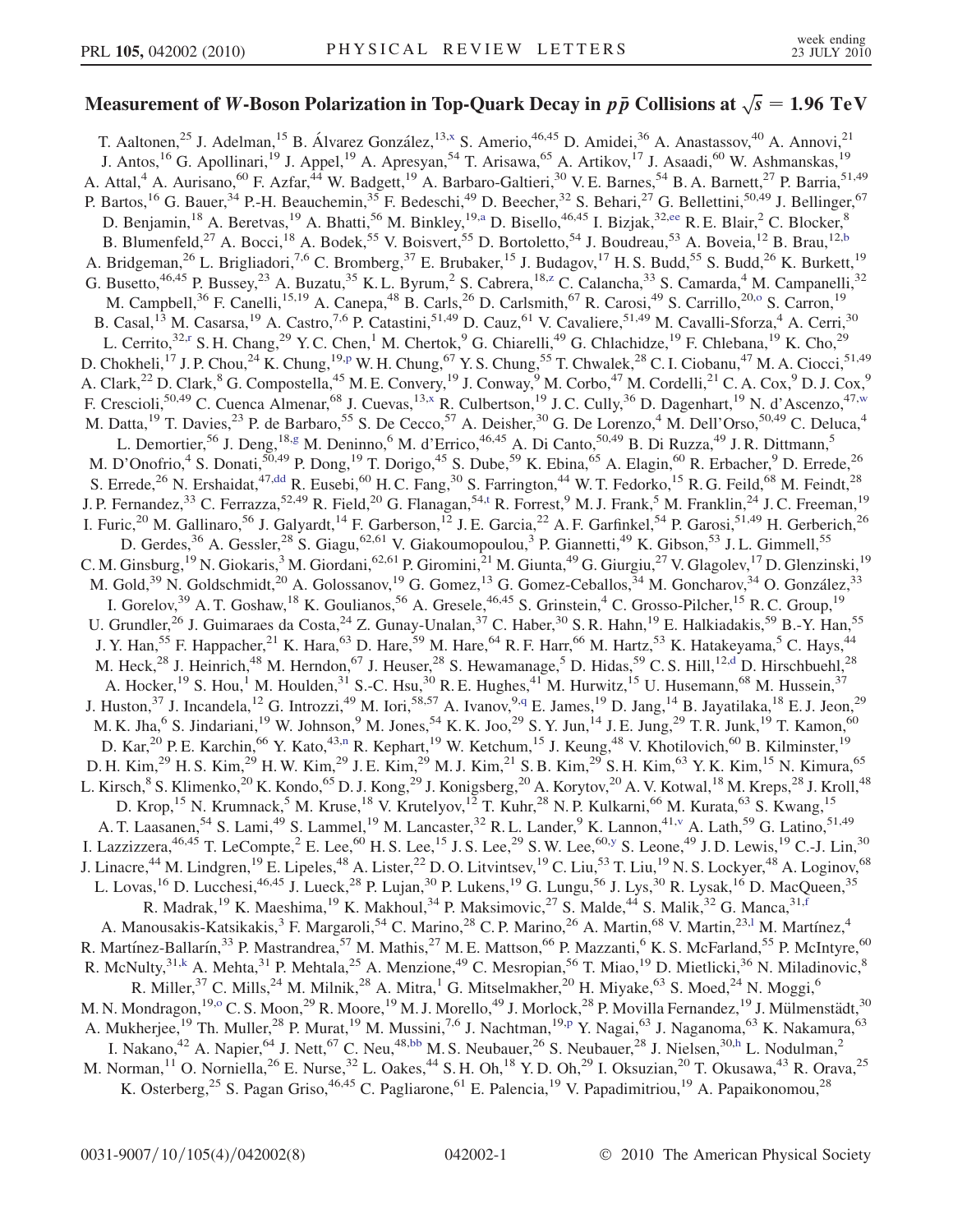<span id="page-4-6"></span><span id="page-4-3"></span>A. A. Paramanov,<sup>2</sup> B. Parks,<sup>41</sup> S. Pashapour,<sup>35</sup> J. Patrick,<sup>19</sup> G. Pauletta,<sup>62,61</sup> M. Paulini,<sup>14</sup> C. Paus,<sup>34</sup> T. Peiffer,<sup>28</sup> D. E. Pellett,<sup>9</sup> A. Penzo,<sup>61</sup> T. J. Phillips,<sup>18</sup> G. Piacentino,<sup>49</sup> E. Pianori,<sup>48</sup> L. Pinera,<sup>20</sup> K. Pitts,<sup>26</sup> C. Plager,<sup>10</sup> L. Pondrom,<sup>67</sup> K. Potamianos,<sup>54</sup> O. Poukhov,<sup>17[,a](#page-9-1)</sup> F. Prokoshin,<sup>17[,aa](#page-9-22)</sup> A. Pronko,<sup>19</sup> F. Ptohos,<sup>19[,j](#page-9-23)</sup> E. Pueschel,<sup>14</sup> G. Punzi,<sup>50,49</sup> J. Pursley,<sup>67</sup> J. Ra[d](#page-9-12)emacker,<sup>44,d</sup> A. Rahaman,<sup>53</sup> V. Ramakrishnan,<sup>67</sup> N. Ranjan,<sup>54</sup> I. Redondo,<sup>33</sup> P. Renton,<sup>44</sup> M. Renz,<sup>28</sup> M. Rescigno,<sup>57</sup> S. Richter,<sup>28</sup> F. Rimondi,<sup>7,6</sup> L. Ristori,<sup>49</sup> A. Robson,<sup>23</sup> T. Rodrigo,<sup>13</sup> T. Rodriguez,<sup>48</sup> E. Rogers,<sup>26</sup> S. Rolli,<sup>64</sup> R. Roser,<sup>19</sup> M. Rossi,<sup>61</sup> R. Rossin,<sup>12</sup> P. Roy,<sup>35</sup> A. Ruiz,<sup>13</sup> J. Russ,<sup>14</sup> V. Rusu,<sup>19</sup> B. Rutherford,<sup>19</sup> H. Saarikko,<sup>25</sup> A. Safonov,<sup>60</sup> W. K. Sakumoto,<sup>55</sup> L. Santi,<sup>62,61</sup> L. Sartori,<sup>49</sup> K. Sato,<sup>63</sup> V. Saveliev,<sup>47,[w](#page-9-8)</sup> A. Savoy-Navarro,<sup>47</sup> P. Schlabach,<sup>19</sup> A. Schmidt,<sup>28</sup> E. E. Schmidt,<sup>19</sup> M. A. Schmidt,<sup>15</sup> M. P. Schmidt,<sup>68[,a](#page-9-1)</sup> M. Schmitt,<sup>40</sup> T. Schwarz,<sup>9</sup> L. Scodellaro,<sup>13</sup> A. Scribano,<sup>51,49</sup> F. Scuri,<sup>49</sup> A. Sedov,<sup>54</sup> S. Seidel,<sup>39</sup> Y. Seiya,<sup>43</sup> A. Semenov,<sup>17</sup> L. Sexton-Kennedy,<sup>19</sup> F. Sforza,<sup>50,49</sup> A. Sfyrla,<sup>26</sup> S. Z. Shalho[u](#page-9-24)t, <sup>66</sup> T. Shears, <sup>31</sup> P. F. Shepard, <sup>53</sup> M. Shimojima, <sup>63,u</sup> S. Shiraishi, <sup>15</sup> M. Shochet, <sup>15</sup> Y. Shon, <sup>67</sup> I. Shreyber, <sup>38</sup> A. Simonenko,<sup>17</sup> P. Sinervo,<sup>35</sup> A. Sisakyan,<sup>17</sup> A. J. Slaughter,<sup>19</sup> J. Slaunwhite,<sup>41</sup> K. Sliwa,<sup>64</sup> J. R. Smith,<sup>9</sup> F. D. Snider,<sup>19</sup> R. Snihur,<sup>35</sup> A. Soha,<sup>19</sup> S. Somalwar,<sup>59</sup> V. Sorin,<sup>4</sup> P. Squillacioti,<sup>51,49</sup> M. Stanitzki,<sup>68</sup> R. St. Denis,<sup>23</sup> B. Stelzer,<sup>35</sup> O. Stelzer-Chilton,<sup>35</sup> D. Stentz,<sup>40</sup> J. Strologas,<sup>39</sup> G. L. Strycker,<sup>36</sup> J. S. Suh,<sup>29</sup> A. Sukhanov,<sup>20</sup> I. Suslov,<sup>17</sup> A. Taffard,<sup>26[,g](#page-9-9)</sup> R. Takash[i](#page-9-25)ma, <sup>42</sup> Y. Takeuchi, <sup>63</sup> R. Tanaka, <sup>42</sup> J. Tang, <sup>15</sup> M. Tecchio, <sup>36</sup> P. K. Teng, <sup>1</sup> J. Thom, <sup>19,i</sup> J. Thome, <sup>14</sup> G. A. Thompson,<sup>26</sup> E. Thomson,<sup>48</sup> P. Tipton,<sup>68</sup> P. Ttito-Guzmán,<sup>33</sup> S. Tkaczyk,<sup>19</sup> D. Toback,<sup>60</sup> S. Tokar,<sup>16</sup> K. Tollefson,<sup>37</sup> T. Tomura,<sup>63</sup> D. Tonelli,<sup>19</sup> S. Torre,<sup>21</sup> D. Torretta,<sup>19</sup> P. Totaro,<sup>62,61</sup> M. Trovato,<sup>52,49</sup> S.-Y. Tsai,<sup>1</sup> Y. Tu,<sup>48</sup> N. Turini,<sup>51,49</sup> F. Ukegawa,<sup>63</sup> S. Uozumi,<sup>29</sup> N. van Remortel,<sup>25,[c](#page-9-26)</sup> A. Vargan[o](#page-9-5)v,<sup>36</sup> E. Vataga,<sup>52,49</sup> F. Vázquez,<sup>20,o</sup> G. Velev,<sup>19</sup> C. Vellidis,<sup>3</sup> M. Vidal,<sup>33</sup> I. Vila,<sup>13</sup> R. Vilar,<sup>13</sup> M. Vogel,<sup>39</sup> I. Volobouev,<sup>30[,y](#page-9-16)</sup> G. Volpi,<sup>50,49</sup> P. Wagner,<sup>48</sup> R. G. Wagner,<sup>2</sup> R. L. Wagner,<sup>19</sup> W. Wagner,<sup>28,[cc](#page-9-27)</sup> J. Wagner-Kuhr,<sup>28</sup> T. Wakisaka,<sup>43</sup> R. Wallny,<sup>10</sup> S. M. Wang,<sup>1</sup> A. Warburton,<sup>35</sup> D. Waters,<sup>32</sup> M. Weinberger,<sup>60</sup> J. Weinelt,<sup>28</sup> W. C. Wester III,<sup>19</sup> B. Whitehouse,<sup>64</sup> D. Whiteson,<sup>48[,g](#page-9-9)</sup> A. B. Wicklund,<sup>2</sup> E. Wicklund,<sup>19</sup> S. Wilbur,<sup>15</sup> G. Williams,<sup>35</sup> H. H. Williams,<sup>48</sup> P. Wilson,<sup>19</sup> B. L. Winer,<sup>41</sup> P. Wittich,<sup>19[,i](#page-9-25)</sup> S. Wolbers,<sup>19</sup> C. Wolfe,<sup>15</sup> H. Wolfe,<sup>41</sup> T. Wright,<sup>36</sup> X. Wu,<sup>22</sup> F. Würthwein,<sup>11</sup> A. Yagil,<sup>11</sup> K. Yamamoto,<sup>43</sup> J. Yamaoka,<sup>18</sup> U. K. Yang,<sup>15[,s](#page-9-28)</sup> Y. C. Yang,<sup>29</sup> W. M. Yao,<sup>30</sup> G. P. Yeh,<sup>19</sup> K. Yi,<sup>19[,p](#page-9-7)</sup> J. Yoh,<sup>19</sup> K. Yorita,<sup>65</sup> T. Yoshida,<sup>43[,m](#page-9-29)</sup> G. B. Yu,<sup>18</sup> I. Yu,<sup>29</sup> S. S. Yu,<sup>19</sup> J. C. Yun,<sup>19</sup> A. Zanetti, <sup>61</sup> Y. Zeng, <sup>18</sup> X. Zhang, <sup>26</sup> Y. Zheng, <sup>10[,e](#page-9-30)</sup> and S. Zucchelli<sup>7,6</sup>

(CDF Collaboration)

<sup>1</sup>Institute of Physics, Academia Sinica, Taipei, Taiwan 11529, Republic of China<br><sup>2</sup>Arganna National Laboratory, Arganna Illinois 60430, USA

 $^2$ Argonne National Laboratory, Argonne, Illinois 60439, USA<br> $^3$ University of Athens, 157 71 Athens, Greece

<span id="page-4-7"></span><span id="page-4-5"></span><span id="page-4-4"></span><span id="page-4-2"></span><span id="page-4-1"></span><span id="page-4-0"></span><sup>3</sup>University of Athens, 157 71 Athens, Greece<sup>3</sup> Theories *Lyniversity* of Athens, 157 71 Athens, Greece<sup>4</sup>

Institut de Fisica d'Altes Energies, Universitat Autonoma de Barcelona, E-08193, Bellaterra (Barcelona), Spain <sup>5</sup>

<sup>5</sup>Baylor University, Waco, Texas 76798, USA

<sup>6</sup>Istituto Nazionale di Fisica Nucleare Bologna, I-40127 Bologna, Italy

 $17$ University of Bologna, I-40127 Bologna, Italy

 ${}^{8}$ Brandeis University, Waltham, Massachusetts 02254, USA  ${}^{9}$ University of California, Davis, Davis, California 95616, USA

 $10$ University of California, Los Angeles, Los Angeles, California 90024, USA

<sup>11</sup>University of California, San Diego, La Jolla, California 92093, USA<br><sup>12</sup>University of California, Santa Barbara, Santa Barbara, California 93106, USA<br><sup>13</sup>Institute de Fisica de Cantabria, CSIC-University of Catiforni

FIN-00014, Helsinki, Finland<br><sup>26</sup>University of Illinois, Urbana, Illinois 61801, USA<sup>27</sup>The Johns Hopkins University, Baltimore, Maryland 21218, USA<sup>28</sup><br><sup>28</sup>Institut für Experimentelle Kernphysik, Karlsruhe Institute of Te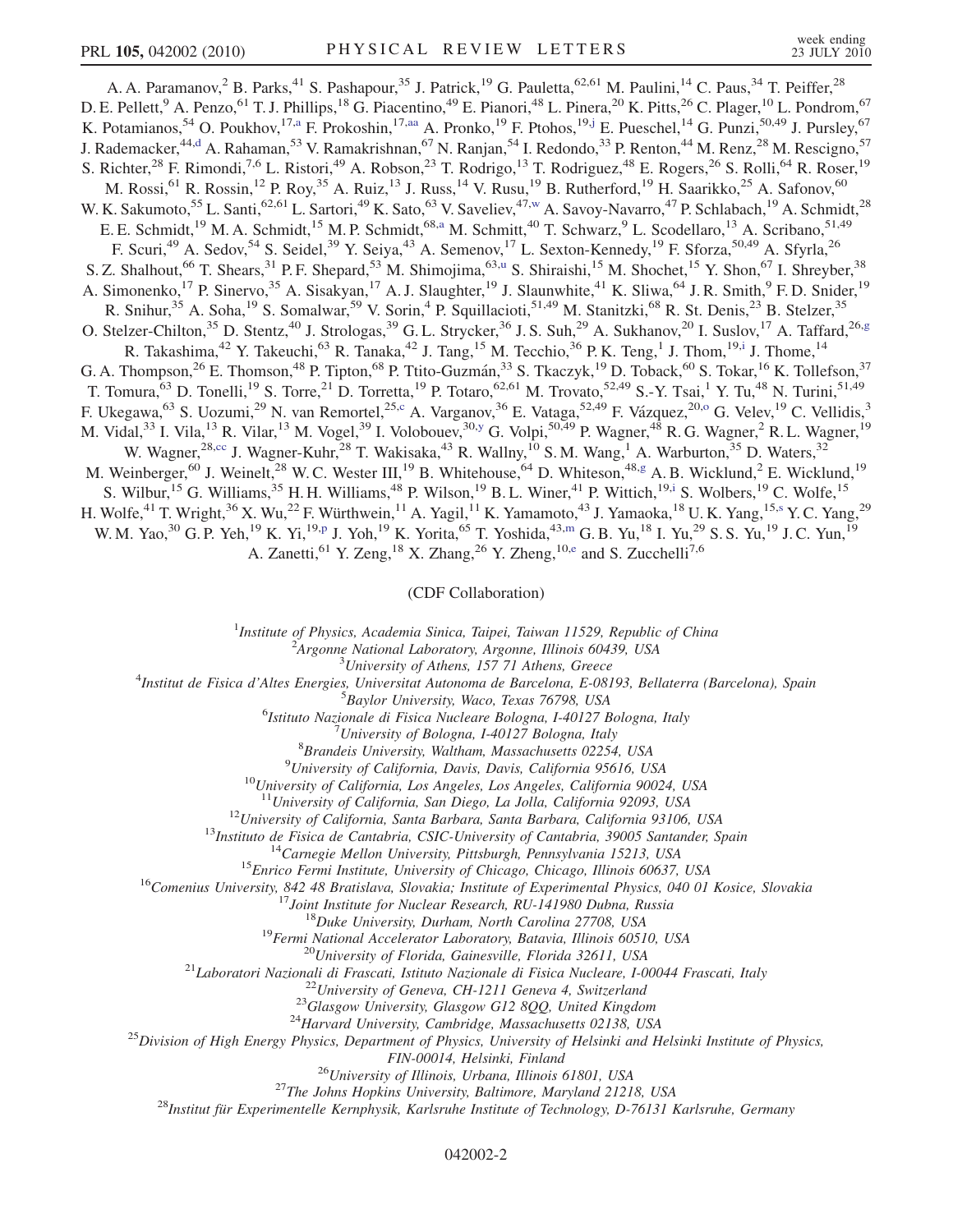<sup>29</sup>Center for High Energy Physics: Kyungpook National University, Daegu 702-701, Korea; Seoul National University, Seoul 151-742, Korea; Sungkyunkwan University, Suwon 440-746, Korea; Korea Institute of Science and Technology Information, Daejeon 305-806, Korea; Chonnam National University, Gwangju 500-757, Korea; <sup>30</sup>Ernest Orlando Lawrence Berkeley National Laboratory, Berkeley, California 94720, USA<br><sup>31</sup>University of Liverpool, Liverpool L69 7ZE, United Kingdom<br><sup>32</sup>University College London, London WCIE 6BT, United Kingdom<br><sup>32</sup>C Simon Fraser University, Burnaby, British Columbia, Canada V5A 1S6; University of Toronto, Toronto, Ontario, Canada M5S 1A7; and TRIUMF, Vancouver, British Columbia, Canada V6T 2A3 <sup>36</sup>University of Michigan, Ann Arbor, Michigan 48109, USA<br><sup>37</sup>Michigan State University, East Lansing, Michigan 48824, USA<br><sup>38</sup>Institution for Theoretical and Experimental Physics, ITEP, Moscow 117259, Russia<br><sup>39</sup>Univers <sup>44</sup>University of Oxford, Oxford OX1 3RH, United Kingdom<br><sup>45</sup>Istituto Nazionale di Fisica Nucleare, Sezione di Padova-Trento, I-35131 Padova, Italy<br><sup>46</sup>University of Padova, I-35131 Padova, Italy<br><sup>47</sup>LPNHE, Universite Pie <sup>49</sup>Istituto Nazionale di Fisica Nucleare Pisa, I-56127 Pisa, Italy<br><sup>50</sup>University of Pisa, I-56127 Pisa, Italy<br><sup>51</sup>University of Siena, I-56127 Pisa, Italy<br><sup>52</sup>Scuola Normale Superiore, I-56127 Pisa, Italy<br><sup>52</sup>Scuola Nor <sup>54</sup>Purdue University, West Lafayette, Indiana 47907, USA<br>
<sup>55</sup>University of Rochester, Rochester, New York 14627, USA<br>
<sup>55</sup>University of Rochester, Rochester, New York 14627, USA<br>
<sup>57</sup>Istituto Nazionale di Fisica Nuclear  $^{67}$ University of Wisconsin, Madison, Wisconsin 53706, USA<br> $^{68}$ Yale University, New Haven, Connecticut 06520, USA (Received 2 March 2010; published 23 July 2010) We report measurements of the polarization of W bosons from top-quark decays using 2.7 fb<sup>-1</sup> of  $p\bar{p}$ 

collisions collected by the CDF II detector. Assuming a top-quark mass of 175 GeV/ $c^2$ , three measurements are performed. A simultaneous measurement of the fraction of longitudinal  $(f_0)$  and right-handed  $(f_+)$  W bosons yields the model-independent results  $f_0 = 0.88 \pm 0.11$  (stat)  $\pm 0.06$  (syst) and  $f_+ =$ <br> $-0.15 \pm 0.07$  (stat)  $\pm 0.06$  (syst) with a correlation coefficient of  $-0.59$ . A measurement of f [f ]  $-0.15 \pm 0.07$ (stat)  $\pm 0.06$ (syst) with a correlation coefficient of  $-0.59$ . A measurement of  $f_0$  [f<sub>+</sub>] constraining f<sub>1</sub> [f<sub>d</sub>] to its standard model value of 0.0.10.71 vields f<sub>1</sub> = 0.70 + 0.07(stat) + 0.04(syst) constraining  $f_+$  [ $f_0$ ] to its standard model value of 0.0 [0.7] yields  $f_0 = 0.70 \pm 0.07$ (stat)  $\pm 0.04$ (syst)<br>  $f_+ = -0.01 \pm 0.02$ (stat)  $\pm 0.05$ (syst)]. All these results are consistent with standard model expects  $[f_{+} = -0.01 \pm 0.02$ (stat)  $\pm 0.05$ (syst)]. All these results are consistent with standard model expecta-<br>tions. We achieve the single most precise measurements of f, for both the model independent and model tions. We achieve the single most precise measurements of  $f_0$  for both the model-independent and modeldependent determinations.

DOI: [10.1103/PhysRevLett.105.042002](http://dx.doi.org/10.1103/PhysRevLett.105.042002) PACS numbers: 14.65.Ha, 13.85.Ni, 13.85.Qk, 14.70.Fm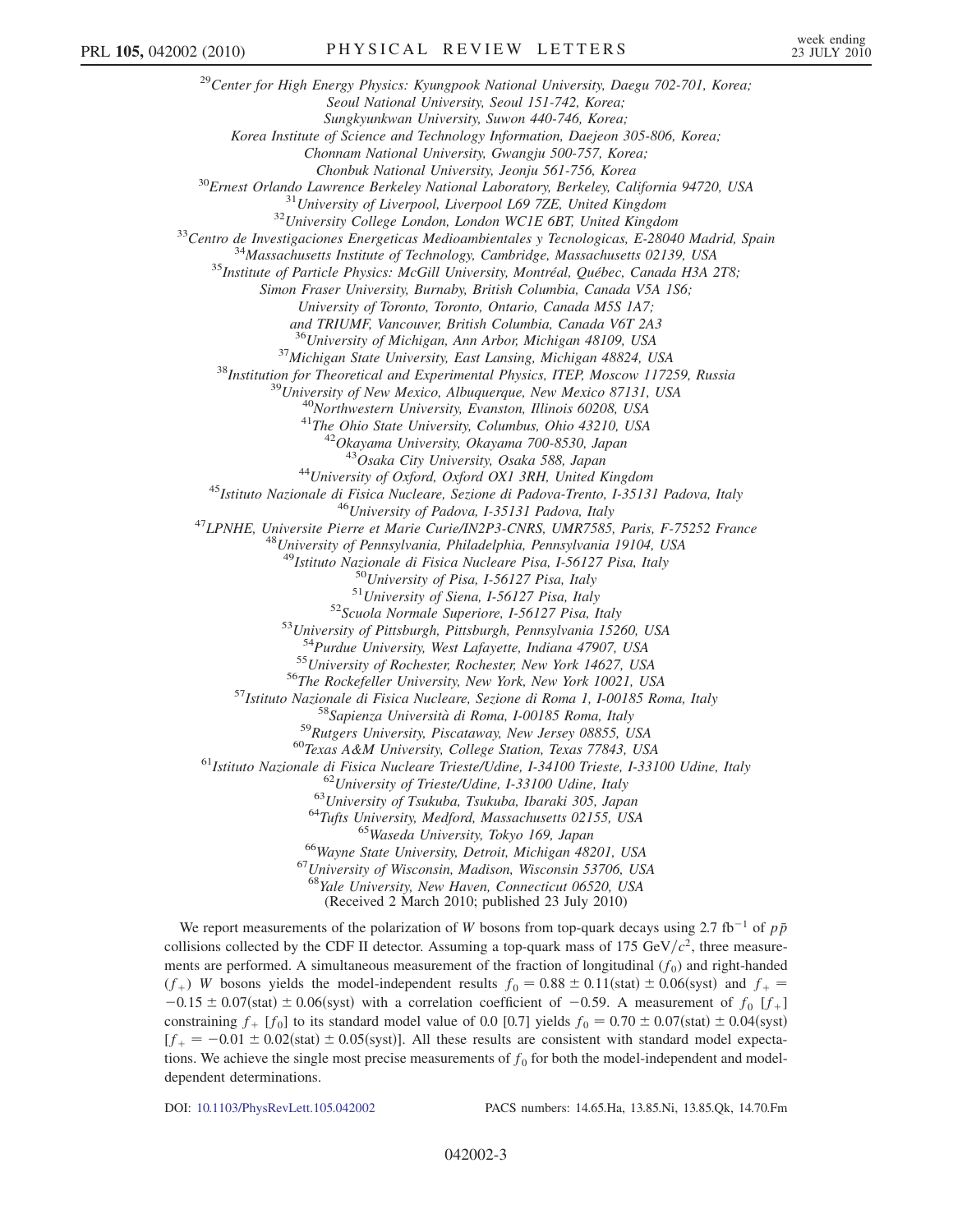The top quark is the most massive fundamental particle observed by experiment [\[1\]](#page-9-31). Because of its large mass, in the standard model (SM) the top quark decays before forming a bound state via the charged current weak interaction into a  $W^+$  boson and a b quark [[2\]](#page-9-32), with a branching fraction above 99% [\[3\]](#page-9-33). This provides a unique opportunity to study the properties of a ''bare'' quark. In particular, the V-A structure of the weak interaction can be tested by reconstructing the polarization of the  $W^+$  boson from top-quark decay. In the SM at tree level [[4](#page-9-34)], the  $W^+$  boson is expected to have longitudinal polarization  $f_0 = 0.703$ , left-handed polarization  $f = 0.297$ , and right-handed po-<br>larization  $f_x = 3.6 \times 10^{-4}$  for a top-quark mass  $m =$ larization  $f_+ = 3.6 \times 10^{-4}$  for a top-quark mass  $m_t = 175 \text{ GeV}/c^2$  a W-boson mass  $M_{\text{tot}} = 80.413 \text{ GeV}/c^2$ 175 GeV/ $c^2$ , a W-boson mass  $M_W = 80.413 \text{ GeV}/c^2$ [\[5\]](#page-9-35), and a b-quark mass  $m_b = 4.79 \text{ GeV}/c^2$  [[3](#page-9-33)]. In the limit of  $m_b \to 0$ ,  $f_0 = m_t^2/(2m_W^2 + m_t^2)$  and  $f_+ = 0$ . The big between  $\Omega$  of the property rediative corrections higher-order QCD and electroweak radiative corrections modify these predictions at the 1%–2% (relative) level [[6\]](#page-9-36). In beyond-the-SM scenarios, significant deviations from the SM expectation are possible due to the presence of anomalous couplings  $[4]$  $[4]$  in the  $tWb$  vertex. Measurements of W-boson polarization and single top-quark production together set constraints on the anomalous coupling vector and tensor form factors [\[7](#page-9-37)].

In this Letter, we measure the polarization of the W boson from top-quark decay. We assume the  $t\bar{t}$  production mechanism is in agreement with the SM, and we study a data sample enriched in  $t\bar{t} \to W^+ b \bar{W}^- \bar{b} \to \ell \nu b q \bar{q}^{\dagger} \bar{b}$ <br>events where one of the W bosons decays hadronically events where one of the W bosons decays hadronically and the other leptonically (lepton plus jets). We apply a likelihood technique based on the theoretical matrix elements for both the dominant signal process,  $q\bar{q} \rightarrow t\bar{t}$ , and the main background process, inclusive production of  $W +$ jets. This technique was first developed for the measurements of top-quark mass and  $f_0$ , constraining  $f_+$  to its SM value [[8\]](#page-9-38), and utilizes the kinematic and topological information from the event through integrations over poorly known parton-level quantities. We express the matrix element in terms of the W-boson polarization fractions and the cosine of the angle  $\theta^*$  between the momentum of the charged lepton or down-type quark in the W-boson rest charged lepton or down-type quark in the W-boson rest frame and the momentum of the W boson in the top-quark rest frame. Therefore we extract information on the W-boson polarization from both the leptonic and hadronic W-boson decays. Previous CDF measurements [[9](#page-9-39)[,10\]](#page-9-40) used only information from the leptonic decay. While the information from the hadronic W-boson decay carries a sign ambiguity in  $\cos\theta^*$  since we are unable to identify the down-type quark jet its inclusion still improves the sensidown-type quark jet its inclusion still improves the sensitivity to the  $f_0$  polarization fraction. The analysis described in this Letter improves the statistical sensitivity on  $f_0$  by 20% relative to the best previous CDF measurement [[9](#page-9-39)] for the same event sample. The latest D0 measurement also utilizes information from both the leptonic and hadronic W-boson decays [\[11\]](#page-9-41).

We report measurements of the W-boson polarization for three different hypotheses of top-quark decay: (i) model-independent with simultaneous measurement of  $f_0$  and  $f_+$ ; (ii) anomalous tensor couplings with measurement of  $f_0$  for fixed  $f_+ = 0$ ; and (iii) anomalous righthanded couplings with measurement of  $f_{+}$  for fixed  $f_{0} =$ <sup>0</sup>:70.

The polarization fractions are determined using an unbinned likelihood function L maximized with respect to  $f_0$ ,  $f_{+}$ , and the fraction of events consistent with the  $t\bar{t}$  signal hypothesis,  $C_s$ ,

$$
L(f_0, f_+, C_s) = \prod_{i=1}^{N} \left[ C_s \frac{P_s(x; f_0, f_+)}{\langle A_s(x; f_0, f_+) \rangle} + (1 - C_s) \right. \\
 \times \frac{P_b(x)}{\langle A_b(x) \rangle}.
$$

Here,  $N$  is the number of observed events,  $x$  is a set of observed variables, and  $\langle A_s \rangle$  and  $\langle A_h \rangle$  refer to the average acceptances for  $t\bar{t}$  and  $W$  + jets background events, respectively. The dependence of the  $t\bar{t}$  signal acceptance on the polarization fractions is accounted for in  $\langle A_s \rangle$ . The signal probability  $P_s$  and background probability  $P_b$  densities are constructed as in [[12](#page-9-42)] by integrating over the appropriate parton-level differential cross section convolved with the proton parton distribution functions (PDFs). The parton four momenta are estimated from the single lepton and the four highest transverse energy  $E_T$ [\[13\]](#page-9-43) jets in the event, and transfer functions derived from Monte Carlo (MC) are used to unfold the detector resolution effects. There is an ambiguity in the jet-parton assignments and all permutations are used for each event.

The signal differential cross section uses the leadingorder matrix element of the  $q\bar{q} \rightarrow t\bar{t}$  process [[14](#page-10-0)], ex-<br>pressed in terms of  $\cos\theta^*$  and the polarization fractions: pressed in terms of  $\cos\theta^*$  and the polarization fractions:

$$
|M|^2 = \frac{g_s^4}{9} F_\ell \bar{F}_h (2 - \beta^2 \sin^2 \theta_{qt}),
$$

where  $g_s$  is the strong coupling constant,  $\theta_{qt}$  describes the angle between the incoming parton and the top quark in the angle between the incoming parton and the top quark in the rest frame of the incoming partons, and  $\beta$  is the velocity of the top quarks in the same rest frame. The factors  $F_{\ell}$  and  $\bar{F}_h$  correspond to the top quarks with a leptonic and a hadronic W-boson decay such that hadronic W-boson decay, such that

$$
F_{\ell} = \frac{2\pi g_W^4 m_{\tilde{\ell}\nu}^2}{3m_t \Gamma_t} (2E_b^{*2} + 3E_b^* m_{\tilde{\ell}\nu} + m_b^2) \left[ \frac{3}{8} (1 + \cos\theta^*)^2 f_+ + \frac{3}{4} (1 - \cos^2\theta^*) f_0 + \frac{3}{8} (1 - \cos\theta^*)^2 (1 - f_0 - f_+) \right].
$$

Here  $g_W$  is the weak coupling constant,  $m_{\tilde{\ell}_V}$  is the invariant mass of the lenton and neutrino  $\Gamma$ , is the width of the ton mass of the lepton and neutrino,  $\Gamma_t$  is the width of the top quark and h quark,  $m_t$  and  $m_b$  are the masses of the top quark and b quark, respectively, and  $E_b^* = \frac{m_t^2 - m_b^2 - m_{\tilde{\ell}_v}^2}{2m_{\tilde{\ell}_v}}$ . The hadronic factor  $\bar{F}_h$  is similar, with the exception that we do not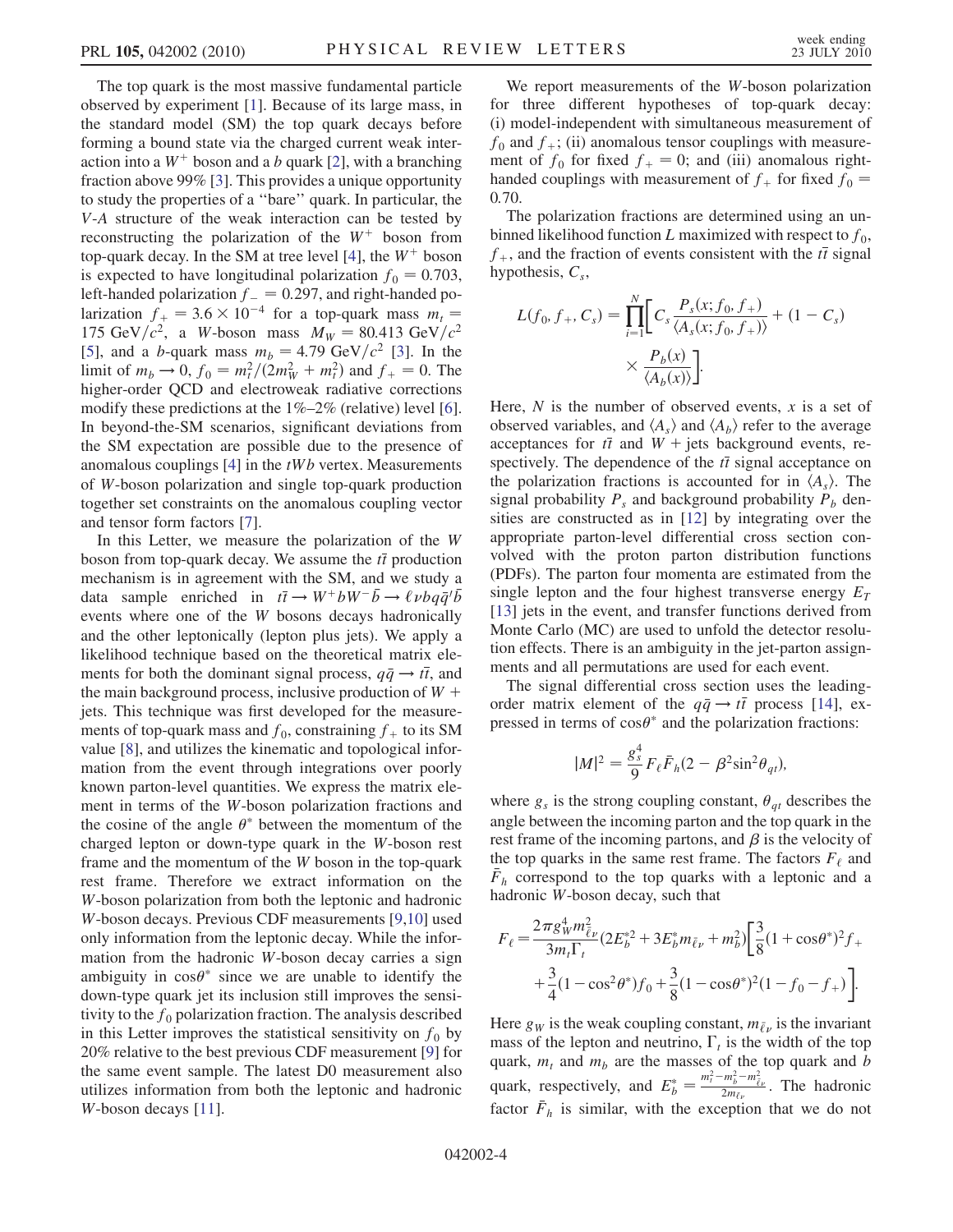distinguish between up-type and down-type quarks from W-boson decay and use the average  $\bar{F}_h$  related to the two<br>permutations. The background differential cross section permutations. The background differential cross section uses the sum of matrix elements for  $W +$  jets from the VECBOS [\[15\]](#page-10-1) MC generator.

The measurement is based on a data set with an integrated luminosity of 2.7 fb<sup>-1</sup> acquired by the collider detector at Fermilab (CDF II) [16] from  $p\overline{p}$  collisions at detector at Fermilab (CDF II) [\[16\]](#page-10-2) from  $p\overline{p}$  collisions at  $\sqrt{s} = 1.96$  TeV. The data used are collected using high-<br>transverse momentum (*n*<sub>n</sub>) [13] central (pseudoranidity transverse momentum  $(p_T)$  [[13](#page-9-43)] central (pseudorapidity [\[13\]](#page-9-43)  $|\eta|$  < 1.1) electron and muon triggers, a high- $p_T$ forward  $(1.2 < |\eta| < 2.0)$  electron trigger, and a trigger that requires large missing transverse energy  $E_T$  [[13](#page-9-43)] with either an energetic electromagnetic cluster or two separated jets ( $E_T$  + jets) [[17](#page-10-3)]. The  $E_T$  + jets trigger is used to select additional events with high- $p<sub>T</sub>$  muons, which are not selected by the lepton triggers.

Candidate events for the lepton plus jets final state are selected to have a single, isolated electron or muon candidate with  $E_T > 20$  GeV, large  $E_T$  in the event  $(E_T >$ 20 GeV) as expected from the undetectable neutrino, and at least four jets with  $E_T > 20$  GeV. Jets are reconstructed using a cone algorithm with radius  $\Delta R = 0.4$  in  $\eta - \phi$ space, and their energies are corrected for nonuniformities in the calorimeter response as a function of jet  $\eta$ , multiple  $p\bar{p}$  interactions, and the hadronic jet energy scale of the calorimeter [[18](#page-10-4)]. Of these jets, we require at least one to have originated from a b quark by using an algorithm that identifies a long-lived b hadron through the presence of a displaced vertex (*b* tag) [\[19\]](#page-10-5). Backgrounds to the  $t\bar{t}$  signal<br>arise, from multijet OCD production (OCD), W-boson arise from multijet QCD production (QCD), W-boson production in association with jets  $(W + \text{jets})$ , and electroweak backgrounds (EWK) composed of diboson (WW,  $WZ$ , ZZ) and single top-quark production. The  $W +$  jets background includes b-flavor jets as well as light flavor jets incorrectly identified as b jets.

A detailed description of the background estimation can be found in Ref. [[20](#page-10-6)]. Table [I](#page-7-0) shows the expected sample composition assuming a  $t\bar{t}$  cross section of 6.7 pb. There<br>are overlapping events between those collected by the are overlapping events between those collected by the high- $p_T$  lepton triggers and the  $\not{E}_T$  + jets trigger which are included in the central  $e/\mu$  and forward e categories, and are eliminated from the  $\not\!\!E_T$  + jets category.

The HERWIG [[21](#page-10-7)] MC generator is used to model the  $t\bar{t}$ signal events with  $m_t = 175 \text{ GeV}/c^2$ . For estimation of various systematic uncertainties and background modeling MC samples are created using the PYTHIA [[22](#page-10-8)] generator, and ALPGEN [[23](#page-10-9)] or MADEVENT [[24](#page-10-10)] with PYTHIA or HERWIG supplying the parton shower and fragmentation. The QCD background is modeled using data control samples. The signal and background modeling has been extensively checked. Figure [1](#page-7-1) compares the observed data and the MC-predicted distributions of different kinematic variables. We have validated the background model by studying a high-statistics control sample of  $W +$  jets can-

<span id="page-7-0"></span>TABLE I. Number of expected and observed events in  $2.7 \text{ fb}^{-1}$  assuming a *tt* cross section of 6.7 pb.

| Process        | Central      | Forward      | $\n  ET + jets$ |  |
|----------------|--------------|--------------|-----------------|--|
|                | $e, \mu$     | e            | μ               |  |
| $t\bar{t}$     | $478 \pm 66$ | $58 \pm 8$   | $134 \pm 19$    |  |
| $W + jets$     | $94 \pm 23$  | $18 \pm 11$  | $25 \pm 6$      |  |
| <b>EWK</b>     | $17 \pm 10$  | $3 \pm 1$    | $5 \pm 3$       |  |
| <b>OCD</b>     | $28 \pm 22$  | $46 \pm 37$  | $1 \pm 1$       |  |
| Total expected | $616 \pm 74$ | $125 \pm 40$ | $165 \pm 20$    |  |
| Observed       | 650          | 136          | 178             |  |

didates extracted by vetoing events containing b-tagged iets.

We calibrate the results of the likelihood fit using the simulated  $t\bar{t}$  and background samples, and the sample composition of Table [I](#page-7-0). For the simultaneous measurement of  $f_0$  and  $f_+$ , we find our estimate  $f_{0,m}$  is related to the true value of  $f_0$  by  $f_{0,m} = (0.88 \pm 0.02)f_0 + (-0.12 \pm 0.01)$ <br>and our estimate of  $f_{\text{tot}}$  is related to the true value of  $f_{\text{tot}}$ and our estimate of  $f<sub>+,m</sub>$  is related to the true value of  $f<sub>+</sub>$ and  $f_0$  by  $f_{+,m} = (1.26 \pm 0.01)f_+ + (0.17 \pm 0.02)f_0 + (0.06 \pm 0.01)$  We use these calibration functions and the  $(0.06 \pm 0.01)$ . We use these calibration functions and the measured polarization fractions to extract the true polarmeasured polarization fractions to extract the true polarization fractions. For our measurement of  $f_0$  with  $f_+ = 0$ , we find our estimate  $f_{0,m} = (1.15 \pm 0.04) f_0 + (-0.09 \pm 0.02)$  and for our measurement of f, with  $f_0 = 0.7$  we 0.02), and for our measurement of  $f_+$  with  $f_0 = 0.7$ , we

<span id="page-7-1"></span>

FIG. 1. Comparison of four kinematic variables for data and simulation for different W polarization fractions: solid, dashed and dotted histograms correspond to  $(f_0, f_+)$  values of (0.7, 0.0), (0.88,0.0), and (0.7, 0.3), respectively. Plotted are (a) leading jet  $p_T$ , (b) lepton  $p_T$ ; and for the reconstruction chosen as most likely by the per-event likelihood (c) the invariant mass of the pair of light quark jets from the hadronically decaying W boson and (d) the  $\cos\theta^*$  of the leptonically decaying W boson.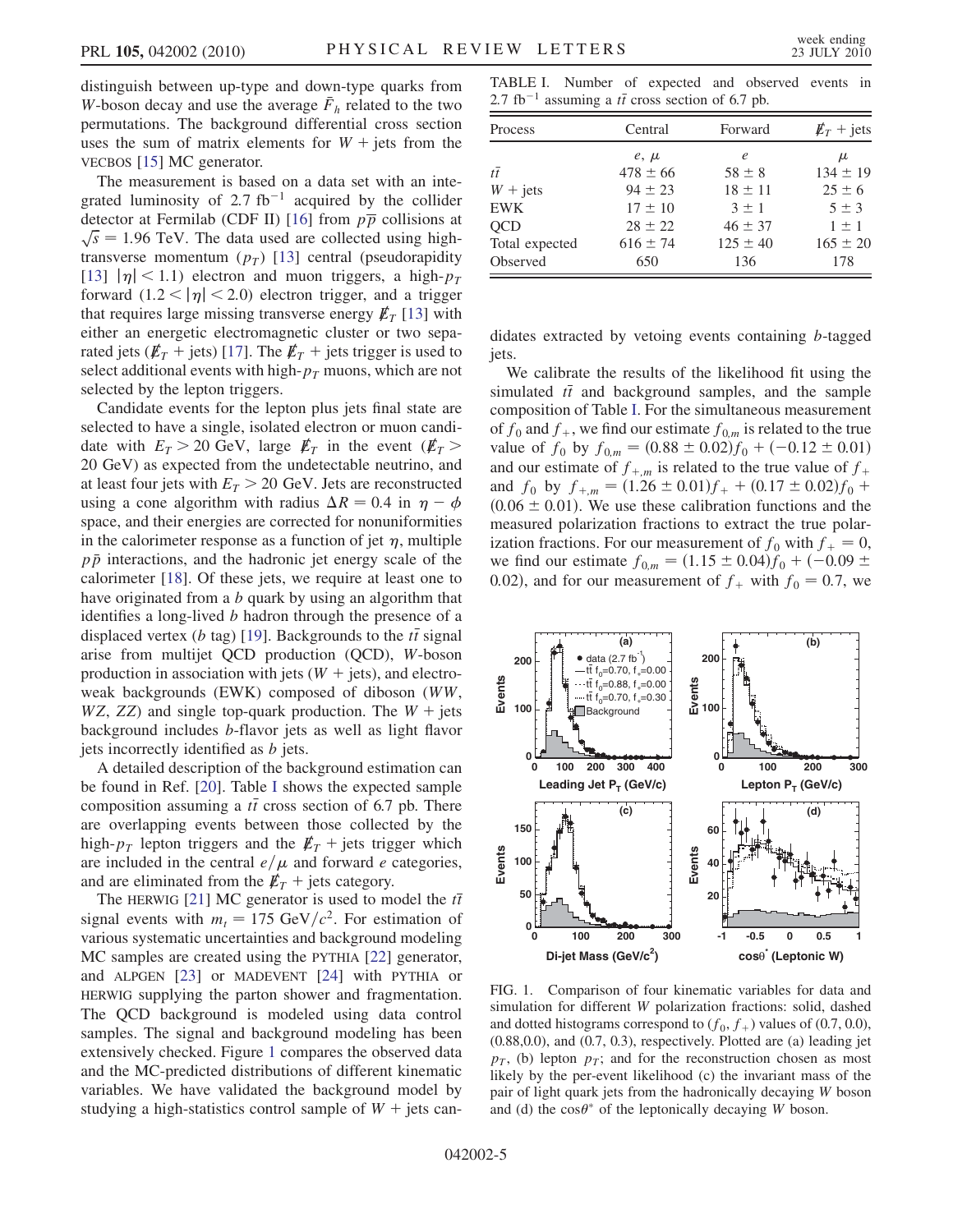<span id="page-8-0"></span>

| TABLE II.                    | Summary of systematic uncertainties. |                |                |                              |
|------------------------------|--------------------------------------|----------------|----------------|------------------------------|
| Source                       | $\Delta f_0$                         | $\Delta f_+$   | $\Delta f_0$   | $\Delta f_+$<br>simultaneous |
| ISR or FSR                   | 0.020                                | 0.018          | 0.020          | 0.021                        |
| <b>PDF</b><br><b>JES</b>     | 0.024<br>0.018                       | 0.013<br>0.017 | 0.009<br>0.004 | 0.016<br>0.012               |
| Parton shower                | 0.012                                | 0.008          | 0.031          | 0.017                        |
| Background<br>Method-related | 0.009<br>0.010                       | 0.038<br>0.005 | 0.042<br>0.024 | 0.039<br>0.024               |
| Total                        | 0.041                                | 0.048          | 0.062          | 0.057                        |

find our estimate  $f_{+,m} = (1.17 \pm 0.05)f_+ + (0.01 \pm 0.01)$ . The uncertainties on the coefficients of the calibra-0.01). The uncertainties on the coefficients of the calibration functions are included in the method-related systematic uncertainties, which cover possible biases due to the calibration procedure. The differences between our measured values and the true values arise because the signal and background probabilities used in the likelihood do not accurately model the effects of extra jets arising from initial and final state radiation (ISR/FSR) nor the full set of contributing background processes. Even though likelihood can be calculated only for the physical values of  $f_0$ and  $f_{+}$ , after calibration the corrected measured values can be slightly outside their physical ranges.

The robustness of the fitting procedure over all physical values of  $(f_0, f_+)$  has been tested with simulated experiments, using the number of observed data events and the sample composition of Table [I.](#page-7-0) In all cases, the method is unbiased. Near the physical boundaries, we find that the statistical uncertainty is underestimated by as much as a factor of 1.5. We apply a correction to the statistical uncertainty in these regions. Assuming the SM, the expected statistical uncertainties after all corrections for the simultaneous measurement are  $\pm 0.116$  and  $\pm 0.074$  for  $f_0$ <br>and  $f_{\text{c}}$  respectively and  $f_{+}$ , respectively.

Various sources of systematic uncertainty affecting the measurement are summarized in Table [II.](#page-8-0) The leading sources of systematic uncertainty arise from MC modeling of initial and final state radiation (ISR and FSR), choice of PDFs, choice of parton shower model, uncertainties on the measured jet energy, and the background shape and normalization. The method-related uncertainty includes propagating the uncertainty on the fit parameters of the calibration functions, including their correlations. All systematic uncertainties are determined by performing simulated experiments in which the systematic parameter in question is varied, the default method and calibrations are applied, and the shifts in the mean measured polarization fractions are used to quantify the uncertainty. All shifts are evaluated at the SM helicity fraction.

For the simultaneous measurement of  $f_0$  and  $f_+$ , we exclude the events from the forward electron trigger as this significantly reduces the systematic uncertainty from the background model. With 828 events and after all correc-

<span id="page-8-1"></span>

FIG. 2 (color online). Contours in the  $(f_0, f_+)$  plane indicating 68% and 90% C.L. intervals determined using the Feldman-Cousins method. Note that the coverage is correct although the center of the contours is not at the measured value obtained after calibration.

tions, we measure

$$
f_0 = 0.879 \pm 0.106 \text{(stat)} \pm 0.062 \text{(syst)}
$$
,  
 $f_+ = -0.151 \pm 0.067 \text{(stat)} \pm 0.057 \text{(syst)}$ .

The statistical correlation between  $f_0$  and  $f_+$  is  $\rho =$  $-0.59$ . We estimate a shift of  $\pm (0.010 \pm 0.005)$  in  $f_0$ <br>and  $\pm (0.017 \pm 0.003)$  in f<sub>osime</sub>  $\pm 1$  GeV/ $c^2$  shift in the and  $\pm (0.017 \pm 0.003)$  in  $f_+$  per  $\pm 1$  GeV/ $c^2$  shift in the top-quark mass from the central value of 175 GeV/ $c^2$  As top-quark mass from the central value of 175 GeV/ $c^2$ . As the central value is unphysical we have elected to ensure coverage by applying the Feldman-Cousins method [[25](#page-10-11)] to obtain the confidence level (C.L.) intervals shown in Fig. [2.](#page-8-1)

Fixing  $f_+ = 0$  and with 964 events, we measure after all corrections  $f_0 = 0.701 \pm 0.069$  (stat)  $\pm 0.041$  (syst).<br>Fixing  $f_0 = 0.70$  we measure after all corrections  $f_1 =$ Fixing  $f_0 = 0.70$ , we measure after all corrections  $f_+$  $-0.010 \pm 0.019$ (stat)  $\pm 0.049$ (syst) and find  $f_+ < 0.12$  at 95% C I. We estimate a shift of  $\pm (0.011 \pm 0.003)$  in  $f_0$ 95% C.L. We estimate a shift of  $\pm (0.011 \pm 0.003)$  in  $f_0$ <br>and  $\pm (0.013 \pm 0.002)$  in f<sub>0</sub> per  $\pm 1$  GeV/ $c^2$  shift in the and  $\pm (0.013 \pm 0.002)$  in  $f_+$  per  $\pm 1$  GeV/ $c^2$  shift in the top-quark mass from the central value of 175 GeV/ $c^2$ top-quark mass from the central value of 175 GeV/ $c^2$ .

In summary, we have measured the polarization of the W boson in top-quark decays using a matrix-element method in 2.7 fb<sup>-1</sup> of CDF II data. Our results are consistent with the SM. This result improves the combined statistical and systematic precision on both the model-independent and model-dependent determinations of the longitudinal polarization  $f_0$  by a factor of 1.3 compared to the best previous measurement [[9\]](#page-9-39) for a 1.4 times increase in luminosity, and are the most precise measurements to date.

We thank the Fermilab staff and the technical staffs of the participating institutions for their vital contributions.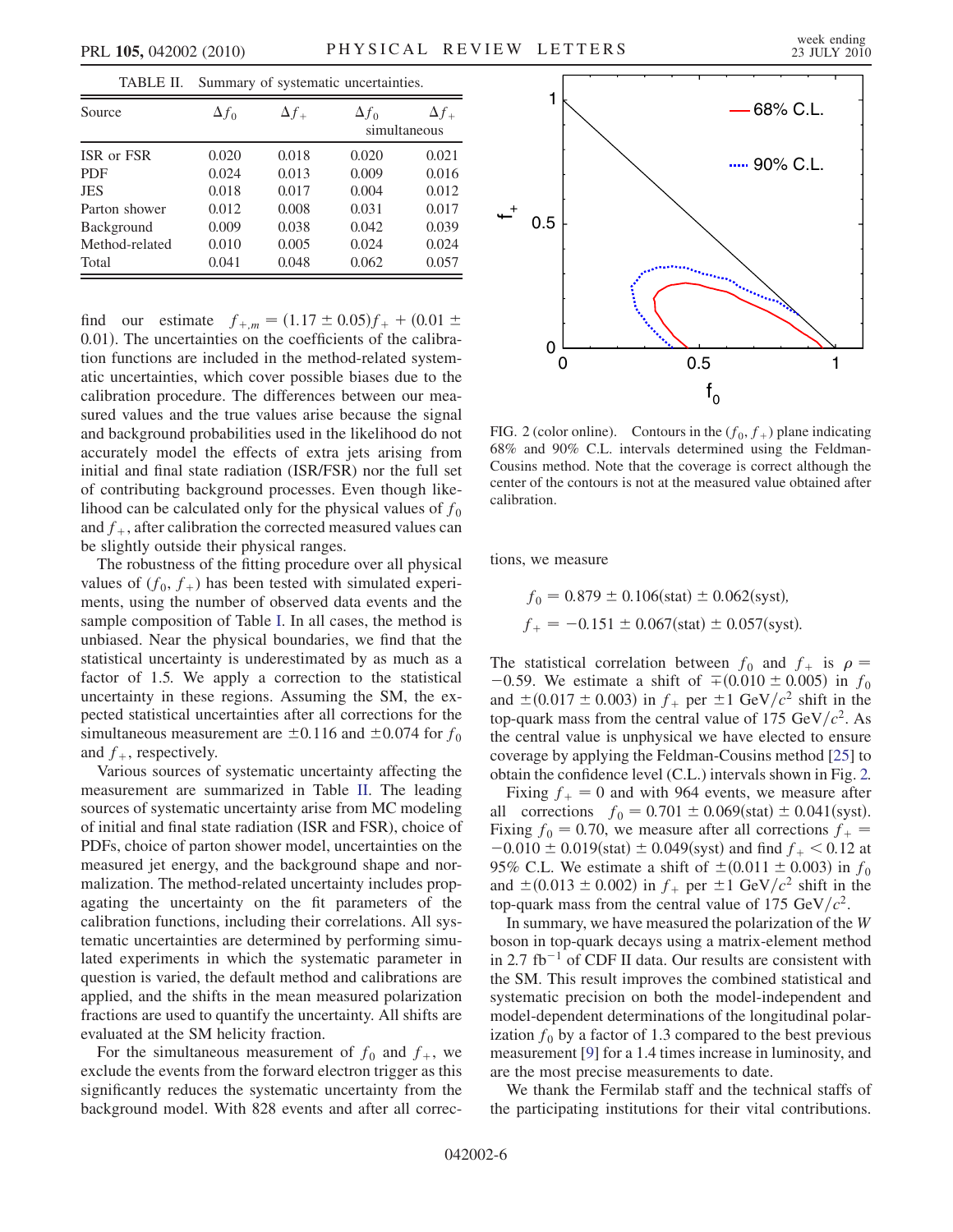This work was supported by the U.S. Department of Energy and National Science Foundation; the Italian Istituto Nazionale di Fisica Nucleare; the Ministry of Education, Culture, Sports, Science and Technology of Japan; the Natural Sciences and Engineering Research Council of Canada; the National Science Council of the Republic of China; the Swiss National Science Foundation; the A. P. Sloan Foundation; the Bundesministerium für Bildung und Forschung, Germany; the World Class University Program, the National Research Foundation of Korea; the Science and Technology Facilities Council and the Royal Society, UK; the Institut National de Physique Nucleaire et Physique des Particules/CNRS; the Russian Foundation for Basic Research; the Ministerio de Ciencia e Innovación, and Programa Consolider-Ingenio 2010, Spain; the Slovak R&D Agency; and the Academy of Finland.

<span id="page-9-3"></span><span id="page-9-1"></span>[a](#page-3-0) Deceased.

- <span id="page-9-26"></span>[b](#page-3-1)With visitors from University of Massachusetts Amherst, Amherst, MA 01003, USA.
- <span id="page-9-12"></span>[c](#page-4-0) With visitors from Universiteit Antwerpen, B-2610 Antwerp, Belgium.
- <span id="page-9-30"></span>[d](#page-3-2) With visitors from University of Bristol, Bristol BS8 1TL, United Kingdom.
- <span id="page-9-17"></span>[e](#page-4-1)With visitors from Chinese Academy of Sciences, Beijing 100864, China.
- <span id="page-9-9"></span>[f](#page-3-3) With visitors from Istituto Nazionale di Fisica Nucleare, Sezione di Cagliari, 09042 Monserrato (Cagliari), Italy.
- <span id="page-9-21"></span>[g](#page-3-4) With visitors from University of California Irvine, Irvine, CA 92697, USA.
- <span id="page-9-25"></span>[h](#page-3-5) With visitors from University of California Santa Cruz, Santa Cruz, CA 95064, USA.
- <span id="page-9-23"></span>[i](#page-4-2) With visitors from Cornell University, Ithaca, NY 14853, USA.
- <span id="page-9-19"></span>[j](#page-4-3) With visitors from University of Cyprus, Nicosia CY-1678, Cyprus.
- <span id="page-9-18"></span>[k](#page-3-6) With visitors from University College Dublin, Dublin 4, Ireland.
- [l](#page-3-7) With visitors from University of Edinburgh, Edinburgh EH9 3JZ, United Kingdom.
- <span id="page-9-29"></span><span id="page-9-14"></span>[mW](#page-4-4)ith visitors from University of Fukui, Fukui City, Fukui Prefecture, Japan 910-0017.
- <span id="page-9-5"></span>[n](#page-3-8) With visitors from Kinki University, Higashi-Osaka City, Japan 577-8502.
- <span id="page-9-7"></span><sup>[o](#page-3-9)</sup>With visitors from Universidad Iberoamericana, Mexico D.F., Mexico.
- <span id="page-9-13"></span>[p](#page-3-10) With visitors from University of Iowa, Iowa City, IA 52242, USA.
- <span id="page-9-6"></span><sup>[q](#page-3-11)</sup>With visitors from Kansas State University, Manhattan, KS 66506, USA.
- <span id="page-9-28"></span>[r](#page-3-12) With visitors from Queen Mary, University of London, London, E1 4NS, United Kingdom.
- [s](#page-4-5) With visitors from University of Manchester, Manchester M13 9PL, United Kingdom.

<span id="page-9-11"></span>[t](#page-3-13) With visitors from Muons, Inc., Batavia, IL 60510, USA.

- <span id="page-9-24"></span><s[u](#page-4-6)p>u</sup>With visitors from Nagasaki Institute of Applied Science, Nagasaki, Japan.
- <span id="page-9-15"></span>[v](#page-3-14) With visitors from University of Notre Dame, Notre Dame, IN 46556, USA.
- <span id="page-9-8"></span>[wW](#page-3-15)ith visitors from Obninsk State University, Obninsk, Russia.
- <span id="page-9-0"></span>[x](#page-3-15) With visitors from University de Oviedo, E-33007 Oviedo, Spain.
- <span id="page-9-16"></span>[y](#page-3-16) With visitors from Texas Tech University, Lubbock, TX 79609, USA.
- <span id="page-9-4"></span><sup>[z](#page-3-17)</sup>With visitors from IFIC(CSIC-Universitat de Valencia), 56071 Valencia, Spain.
- <span id="page-9-22"></span>[aaW](#page-4-3)ith visitors from Universidad Tecnica Federico Santa Maria, 110v Valparaiso, Chile.
- <span id="page-9-20"></span>[bbW](#page-3-5)ith visitors from University of Virginia, Charlottesville, VA 22906, USA.
- <span id="page-9-27"></span>[ccW](#page-4-7)ith visitors from Bergische Universität Wuppertal, 42097 Wuppertal, Germany.
- <span id="page-9-10"></span>[ddW](#page-3-18)ith visitors from Yarmouk University, Irbid 211-63, Jordan.

<span id="page-9-2"></span>[eeO](#page-3-0)n leave from J. Stefan Institute, Ljubljana, Slovenia.

- <span id="page-9-31"></span>[1] F. Abe et al. (CDF Collaboration), [Phys. Rev. Lett.](http://dx.doi.org/10.1103/PhysRevLett.74.2626) 74, [2626 \(1995\);](http://dx.doi.org/10.1103/PhysRevLett.74.2626) S. Abachi et al. (D0 Collaboration), [Phys.](http://dx.doi.org/10.1103/PhysRevLett.74.2632) Rev. Lett. 74[, 2632 \(1995\).](http://dx.doi.org/10.1103/PhysRevLett.74.2632)
- <span id="page-9-32"></span>[2] Charge-conjugate modes are included implicitly throughout this Letter.
- <span id="page-9-33"></span>[3] C. Amsler et al. (Particle Data Group), [Phys. Lett. B](http://dx.doi.org/10.1016/j.physletb.2008.07.018) 667[, 1 \(2008\)](http://dx.doi.org/10.1016/j.physletb.2008.07.018) and 2009 partial update for the 2010 edition.
- <span id="page-9-34"></span>[4] J. Aguilar-Saavedra et al., [Eur. Phys. J. C](http://dx.doi.org/10.1140/epjc/s10052-007-0289-4) 50, 519 [\(2007\)](http://dx.doi.org/10.1140/epjc/s10052-007-0289-4).
- <span id="page-9-35"></span>[5] T. Aaltonen et al. (CDF Collaboration), [Phys. Rev. Lett.](http://dx.doi.org/10.1103/PhysRevLett.99.151801) 99[, 151801 \(2007\)](http://dx.doi.org/10.1103/PhysRevLett.99.151801).
- <span id="page-9-36"></span>[6] M. Fischer et al., Phys. Rev. D 63[, 031501\(R\) \(2001\);](http://dx.doi.org/10.1103/PhysRevD.63.031501) H. S. Do et al., Phys. Rev. D 67[, 091501\(R\) \(2003\)](http://dx.doi.org/10.1103/PhysRevD.67.091501).
- <span id="page-9-37"></span>[7] V. M. Abazov et al. (D0 Collaboration), [Phys. Rev. Lett.](http://dx.doi.org/10.1103/PhysRevLett.102.092002) 102[, 092002 \(2009\)](http://dx.doi.org/10.1103/PhysRevLett.102.092002).
- <span id="page-9-38"></span>[8] V. M. Abazov et al. (D0 Collaboration), [Nature \(London\)](http://dx.doi.org/10.1038/nature02589) 429[, 638 \(2004\);](http://dx.doi.org/10.1038/nature02589) V. M. Abazov et al. (D0 Collaboration), [Phys. Lett. B](http://dx.doi.org/10.1016/j.physletb.2005.04.069) 617, 1 (2005).
- <span id="page-9-39"></span>[9] T. Aaltonen et al. (CDF Collaboration), [Phys. Lett. B](http://dx.doi.org/10.1016/j.physletb.2009.02.040) 674, [160 \(2009\)](http://dx.doi.org/10.1016/j.physletb.2009.02.040).
- <span id="page-9-40"></span>[10] A. Abulencia et al. (CDF Collaboration), [Phys. Rev. Lett.](http://dx.doi.org/10.1103/PhysRevLett.98.072001) 98[, 072001 \(2007\)](http://dx.doi.org/10.1103/PhysRevLett.98.072001); A. Abulencia et al. (CDF Collaboration), Phys. Rev. D 75[, 052001 \(2007\)](http://dx.doi.org/10.1103/PhysRevD.75.052001); A. Abulencia et al. (CDF Collaboration), [Phys. Rev. D](http://dx.doi.org/10.1103/PhysRevD.73.111103) 73, [111103 \(2006\)](http://dx.doi.org/10.1103/PhysRevD.73.111103); D. Acosta et al. (CDF Collaboration), Phys. Rev. D 71[, 031101 \(2005\).](http://dx.doi.org/10.1103/PhysRevD.71.031101)
- <span id="page-9-41"></span>[11] V.M. Abazov et al. (D0 Collaboration), [Phys. Rev. Lett.](http://dx.doi.org/10.1103/PhysRevLett.100.062004) 100[, 062004 \(2008\)](http://dx.doi.org/10.1103/PhysRevLett.100.062004).
- <span id="page-9-42"></span>[12] A. Abulencia et al. (CDF Collaboration), [Phys. Rev. Lett.](http://dx.doi.org/10.1103/PhysRevLett.99.182002) 99[, 182002 \(2007\)](http://dx.doi.org/10.1103/PhysRevLett.99.182002).
- <span id="page-9-43"></span>[13] We use a cylindrical coordinate system where the  $\zeta$  axis is along the proton beam direction and  $\theta$  is the polar angle.<br>Pseudorapidity is  $n = -\ln \tan(\theta/2)$  while transverse mo-Pseudorapidity is  $\eta = - \text{Intan}(\theta/2)$ , while transverse mo-<br>mentum is  $p_x = |p| \sin \theta$ , and transverse energy is  $E_x =$ mentum is  $p_T = |p| \sin \theta$ , and transverse energy is  $E_T = E \sin \theta$ . Missing transverse energy  $\vec{F}_T$  is defined as the E sin $\theta$ . Missing transverse energy,  $\not\mathbb{F}_T$ , is defined as the magnitude of  $-\nabla F^i \hat{n}$ , where  $\hat{n}$ , is the unit vector in the magnitude of  $-\sum_{i} E_T^i \hat{n}_i$ , where  $\hat{n}_i$  is the unit vector in the